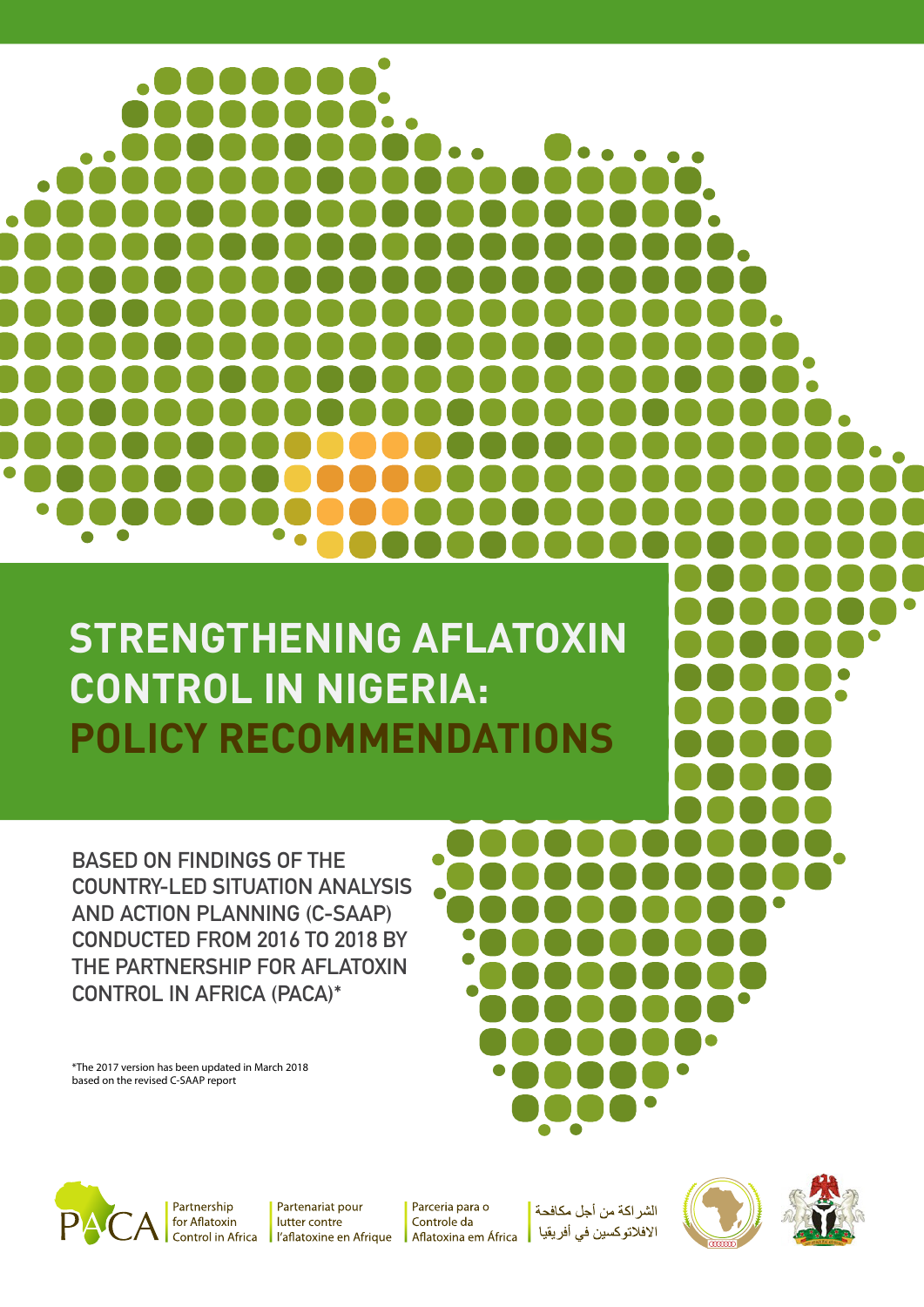# **1. WHAT ARE AFLATOXINS?**

Aflatoxins are highly toxic metabolites that affect the safety of food and feed in tropical and subtropical regions of the world, including Nigeria. They are mainly produced by *Aspergillus flavus* and *Aspergillus parasiticus* fungi that reside in soil. There are four types of aflatoxins that are important in health and agriculture: aflatoxin B1, B2, G1, and G2. Aflatoxin B1 is the most common of the four types.

# **2. WHAT ARE THE HEALTH EFFECTS OF AFLATOXINS?**

The health effects of aflatoxins can be categorized into two general forms: acute and chronic aflatoxicosis. Acute aflatoxicosis results from ingestion of food containing moderate to high levels of aflatoxins and is characterized by a rapid and obvious onset of toxic responses, including hemorrhaging, acute liver damage, edema (swelling), digestive difficulties, and possibly death, usually within a week of exposure. Chronic aflatoxicosis is experienced when individuals ingest low levels of aflatoxins in food over a long period. This is associated with immune suppression, low birth weight, impaired child growth and liver cancer. The biggest and best known health effect of aflatoxin is liver cancer. It is estimated that globally about 782,200 new cases of liver cancer occur yearly, and that 83% (648,200) of them occur in less developed countries, including Africa<sup>1</sup>. According to Liu and Wu<sup>2</sup>, as high as 28.2% of the annual global liver cancer cases may be attributable to aflatoxin exposure and 40% of these cases occur in Africa, making liver cancer the top cause of cancer mortality in the continent. Aflatoxin B1 is recognized by the International Agency for Research on Cancer of the World Health Organization (WHO) as one of the most toxic and carcinogenic substances found in nature.

## **3. WHAT ARE THE TRADE IMPACTS OF AFLATOXIN CONTAMINATION IN FOODS?**

The Food and Agriculture Organization of the United Nations estimates that 25% of the food produced worldwide is contaminated with aflatoxins. Due to the increasing recognition of the impact of aflatoxins on human health, food regulatory authorities have set and enforced limits for aflatoxins in traded food. Stringent limits of 2 ppb for aflatoxin B1 and 4ppb for total aflatoxins in foods are enforced in the European Union (EU). In countries that fail to meet aflatoxin standards, foreign income from aflatoxin prone foods falls as exporters cannot access strategically important international markets. Africa is reported to have lost more than US\$ 670 million per year in export earnings due to the presence of aflatoxins in farm produce. If a

country does not have or enforce aflatoxin regulations, contaminated foods which do not meet export standards will be sold in the domestic market or used for household consumption, increasing the health risks associated with aflatoxin exposure in local communities.

## **4. WHAT TYPES OF FOOD ARE PRONE TO AFLATOXIN CONTAMINATION?**

*Aspergillus* spp. can colonize and contaminate a wide variety of food commodities with aflatoxins, including maize and groundnut, which are staple foods in Nigeria.

#### **5. WHAT ARE THE GLOBAL REGIONS MOST AFFECTED BY THE AFLATOXIN CONTAMINATION PROBLEM?**

Fungal growth and the formation of aflatoxins in food are influenced by climatic conditions. Regions and countries, such as Nigeria, located between 40°N and 40°S, have a climate that favors growth of the aflatoxin producing *Aspergillus* spp. and are thus chronically affected by aflatoxin contamination of food and feed.

# **6. AT WHAT STAGES ALONG THE FOOD CHAIN DOES AFLATOXIN CONTAMINATION OCCUR?**

The risk of aflatoxin contamination begins during preharvest and can be worsened by inappropriate harvesting, handling, storage, processing, and transport practices. Droughts, high temperatures, low soil fertility, pest infestation and other stresses that affect plant growth and vigor increase the likelihood of fungal infection as well as the levels of aflatoxins produced by the *Aspergillus* fungi. Aflatoxin contamination can thus be prevented by application of good agricultural practices in crop cultivation and good management practices in post-harvest food handling.

#### **7. TO WHAT EXTENT ARE NIGERIAN FOODS CONTAMINATED WITH AFLATOXINS?**

Samples of maize (taken in 2016) contained detectable aflatoxin levels ranging from  $1 - 260$  ppb, with a mean concentration of 26.9 ppb. Aflatoxin levels in about 31% of the samples exceeded the European limit of 4 ppb and exceeded the US limit of 20 ppb in 16% of the samples.

Aflatoxin contamination of maize varied across states (Figure 1). Relatively higher aflatoxin contents were detected in maize from Niger, Jigawa and Benue States, which are located in the Southern Guinea Savannah, Sudan Savanah/Sahel Savannah and Derived Savannah agroecological zones, respectively. Aflatoxin levels in 44.4% and 33% maize samples from Southern Guinea Savannah, and 55.0% and 20.0% from Derived Savannah were above the EU and US limits, respectively. In Sahel Savannah, 20% of samples were above both the EU and US limits.

<sup>1</sup> Ferlay, J., Soerjomataram, I., Dikshit, R., Eser ,S., Mathers, C., Rebelo, M., Parkin, D., Forman, D. and Bray, F. 2015. Cancer incidence and mortality worldwide: sources, methods and major patterns in GLOBOCAN 2012. *International Journal of Cancer* 136(5): E359-E386. Doi:10.1002/ijc.29210.

<sup>2</sup> Liu, Y. and Wu, F. 2010. Global burden of aflatoxin-induced hepatocellular carcinoma: a risk assessment. *Environmental Health Perspectives* 118(6): 818-824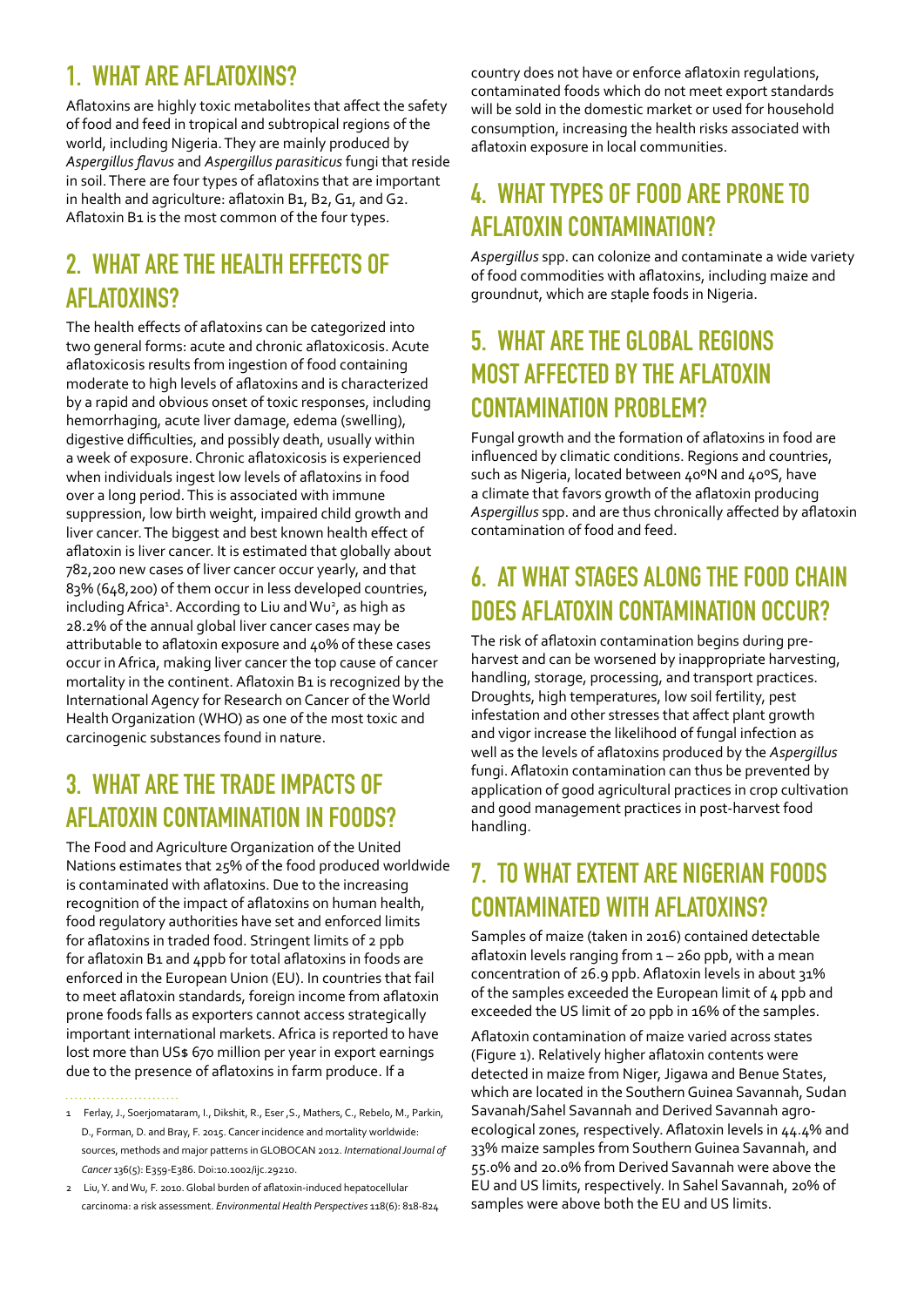#### **FIGURE 1: VARIATION OF AFLATOXIN CONTENTS IN MAIZE ACROSS STATES OF NIGERIA**

Samples of groundnut collected in 2016 contained aflatoxin levels ranging from  $1 - 260$  ppb, with mean of 16.4 ppb. Mean aflatoxin contents in the groundnut varied across States (Figure 2). Contamination generally exceeded the national mean of 16.4 ppb in groundnut from Plateau (in Mid-Altitude zone), Katsina (in Southern Sudan Savannah) and Sokoto (in Sahel Savannah zone). Aflatoxin levels in 51% of all the groundnut samples were above the EU limit of 4 ppb and exceeded the US limit of 20 ppb in 14% of the samples. Relatively higher proportions of samples exceeding these limits originated from Mid-Altitude (81.3% above the EU limit and 43.8% above the US Limit), Sudan Savannah (50% above both the EU and US limits) and Southern Guinea Savannah (60% above the EU limit and 6.7% above the US limit).



#### **FIGURE 2: VARIATION OF AFLATOXIN CONTAMINATION IN GROUNDNUT ACROSS STATES OF NIGERIA**

**Lake chad**

For sesame, all the samples (also taken in 2016) contained detectable aflatoxin levels ranging from 1 – 150 ppb (mean, 16.8 ppb). Mean aflatoxin contents in the sesame varied across States (Figure 3). Levels in 31% of the sesame samples exceeded the European limit of 4 ppb and 9% of the samples had aflatoxin above the US limit of 20 ppb. Proportions of samples exceeding the EU limit were higher than 31% in the Southern Guinea Savanah (53.8%), Sudan Savannah (42.9%) and Humid Forest (40%). The highest proportion (30.8%) of sesame samples exceeding the USA limit of 20ppb was found in samples from the Southern Guinea Savanah.

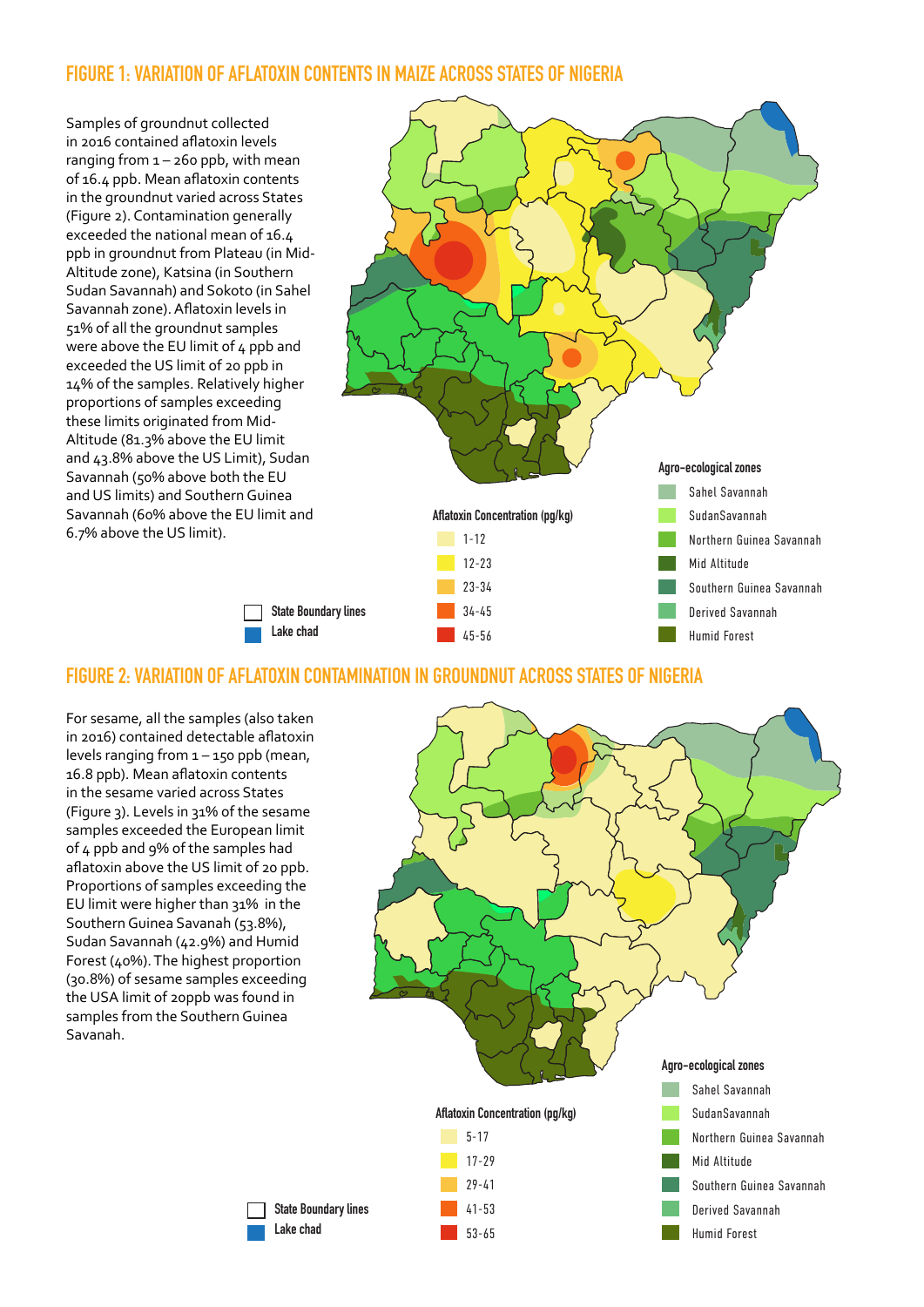#### **FIGURE 3: THE VARIATION OF AFLATOXIN CONTAMINATION IN SESAME ACROSS STATES OF NIGERIA**

Animal feed derived from aflatoxin prone crops are also susceptible to aflatoxin contamination. In Nigeria, all samples of maize based livestock feeds analyzed in 2016, were contaminated at levels ranging from  $3.6 - 78$  ppb (mean, 27.7 ppb).

Likewise, all groundnut cake samples analyzed in the same study were contaminated with aflatoxins at levels ranging from  $4 - 268$  ppb (with mean of 68.5 ppb).



# **8. TO WHAT EXTENT ARE MAIZE, GROUNDNUT AND SESAME IMPORTANT FOR FOOD SECURITY IN NIGERIA?**

Maize and groundnut are major staple crops in Nigeria with sesame being an emerging export crop. Maize is a staple food for about 50% of Nigerians. Groundnut, a major crop grown in the arid and semi-arid zones of Nigeria, is either grown for its nut, oil or its vegetative residue (haulms). Groundnut is by far the most nutritive oil-seed used in Nigeria and is widely used as ingredient in weaning foods.

Sesame, also known as beniseed, is an oilseed cultivated for its seeds which contain approximately 50% oil of very high quality and 25% protein. This is an important commercial crop for Nigeria.

# **9. WHAT IS THE EXTENT OF AFLATOXIN EXPOSURE AMONG THE PEOPLE OF NIGERIA?**

Dietary aflatoxin exposure in Nigeria ranges from 27.36 - 77.38 ng/kg body weight (bw)/day, with a mean national exposure of 34.81 ng/kg bw/day. The national aflatoxin

exposure exceeded the health concern level of 0.017 ng/kg bw/day3 by more than 2,000 fold. Agro-ecological zones with mean exposures above the average (34.81ng/kg bw/day) are Mid Altitude (35.35ng/kg bw/day), Southern Guinea Savannah (37.46ng/kg bw/day), Sudan Sahel (42.18ng/kg bw/day) and Sahel Savannah (46.21ng/kg bw/day).

#### **10.WHAT IS THE RISK OF DEVELOPING AFLATOXIN-INDUCED LIVER CANCER IN NIGERIA?**

Population risk (cancer cases per year per 100,000 people) for aflatoxin-induced liver cancer ranged from 1.28 in Humid Forest to 2.28 in Sahel Savannah. The trend of liver cancer population risk followed the aflatoxin exposure pattern described in section 9. The national estimate of liver cancer population risk was estimated to be 1.72 cancer cases per year per 100,000 people. With this population risk, it was estimated that Nigeria has 3,262 new cases of aflatoxininduced liver cancer, annually. The total cases were estimated based on the population figure of 189.56 Million as estimated by the Nigeria National Population Commission in 2016<sup>4</sup> and HBsAg-positive prevalence rate in Nigeria (13.6%)<sup>5</sup>.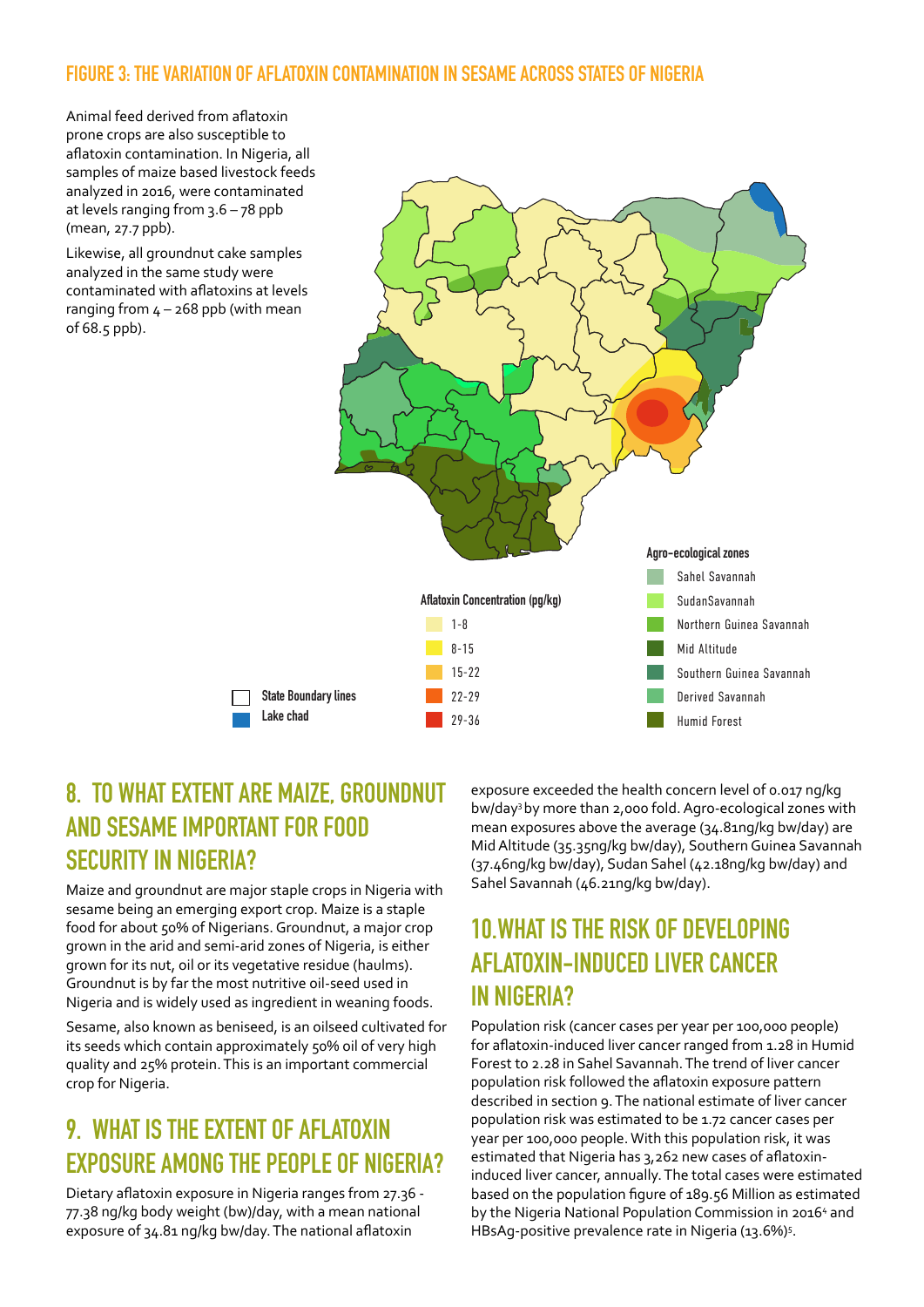#### **FIG. 4: PROPORTION OF CAUSES FOR REJECTION OF NIGERIAN AGRICULTURAL PRODUCE BY THE EUROPEAN UNION (COMPILED FROM EU RASFF)**



#### **11.WHAT IS THE NUMBER OF HEALTHY LIFE YEARS LOST DUE TO AFLATOXIN-INDUCED LIVER CANCER IN NIGERIA?**

With assumption that each liver cancer case results to death within a year, it was estimated that the 3,262 aflatoxininduced liver cancer cases, would lead to **a loss of 42,574 healthy life years, annually**. The healthy life years lost were estimated using the disability adjusted life years (DALYs) approach whereby DALYs per liver cancer case of 13.05 was used. The DALYs per liver cancer case was based on the sex specific DALYs per case of 12.3 for males and 13.8 for females estimated by Abt Associates Inc. for Nigeria in 2013 $^6$ .

#### **12.WHAT IS THE ECONOMIC IMPACT OF AFLATOXIN-INDUCED LIVER CANCER IN NIGERIA?**

It was estimated that the liver cancer cases (3,262), as determined in section 10, would lead **to annual financial loss of up to US\$ 1,599 million**. This health economic

impact of aflatoxin-induced liver cancer was estimated by multiplying the liver cancer cases (3,262) by \$490,205, which is the Value of Statistical Life (VSL) estimated by Narayan et al<sup>7</sup> (using income elasticity of 1) per liver cancer death. This loss represents the amount of money that could be saved annually by adopting measures to curb aflatoxin contamination in Nigeria

- 3 EFSA. 2007. Opinion of the Scientific Panel on Contaminants in the Food Chain on a request from the Commission related to the potential increase of consumer health risk by a possible increase of the existing maximum levels for aflatoxins in almonds, hazelnuts and pistachios and derived products. *European Food Safety Authority Journal* 446: 1-127
- 4 National Population Commission. 2017. http://population.gov.ng/nigeriaspopulation-now-182-million-npc/ Retrieved on 10th November 2017
- 5 Musa, B., Bussell, S., Borodo ,M.M., Samaila, A.A. and Femi, O.L. 2015. Prevalence of hepatitis B virus infection in Nigeria, 2000-2013. A systematic review and metaanalysis. *Nigerian Journal of Clinical Practice* 18: 163-172.
- 6 Abt Associates Inc. 2013. *Country and Economic Assessment for Aflatoxin Contamination and Control in Nigeria*. Prepared for the Meridian Institute in support of Partnership for Aflatoxin Control in Africa (PACA).
- 7 Narayan, T., Stene, A., Belova, A. and Brown, L. 2013. *A Conceptual Framework for Conducting Country and Economic Assessment of Aflatoxin Contamination*. Prepared for Meridian Institute in support of Partnership for Aflatoxin Control in Africa, Washington, D.C., Abt Associates Inc., 69 p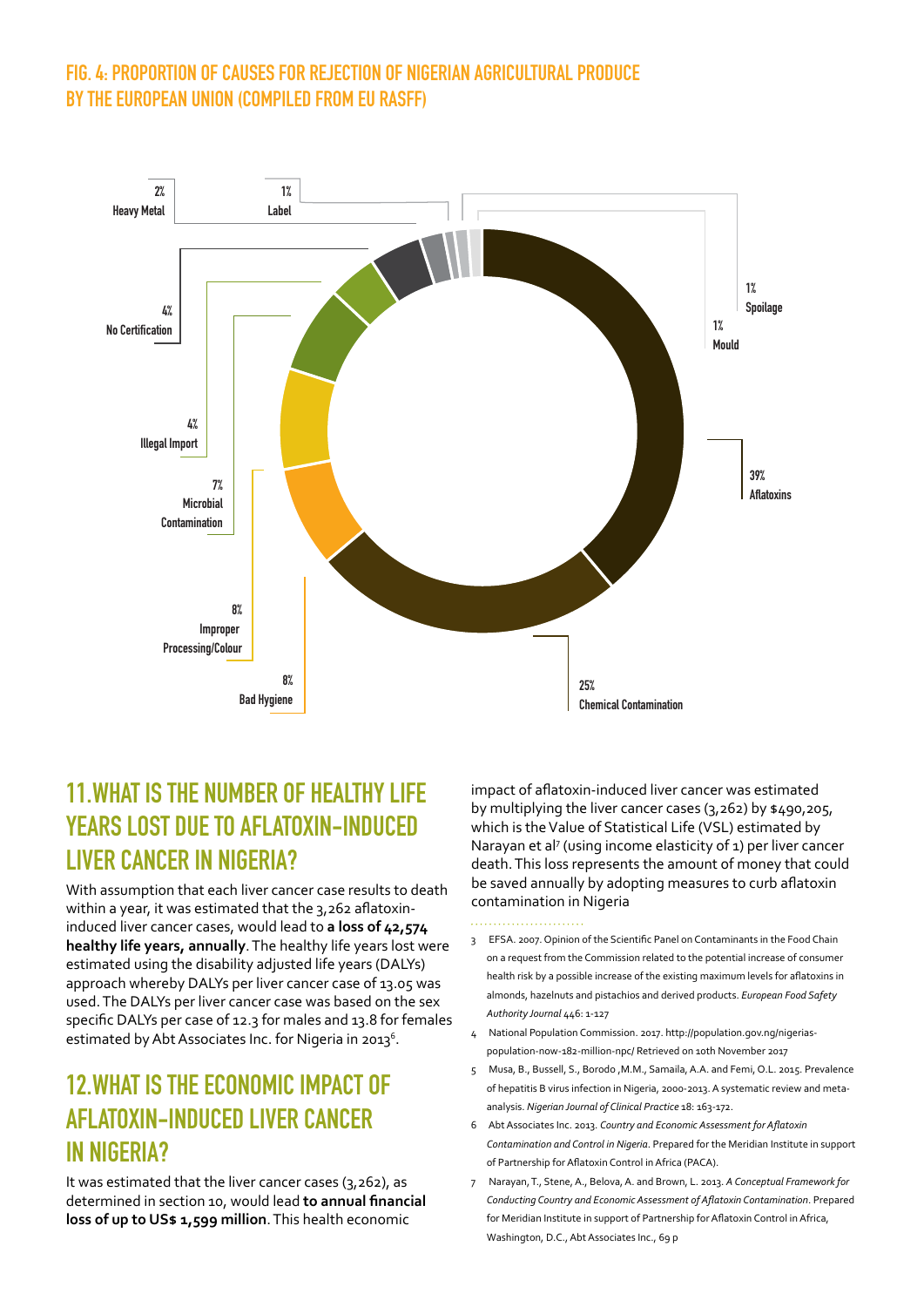## **13.WHAT IS THE CONTRIBUTION OF AFLATOXIN CONTAMINATION TO PRODUCE REJECTION BY THE EUROPEAN UNION?**

Data extracted from EU RASFF portal revealed that aflatoxin contaminated produce contribute the largest percentage of agricultural commodities rejected by the EU. Between 1980 and 2016, a total of 389 Nigerian agricultural export shipments were rejected or seized by the EU, with 39% of these being due to aflatoxin contamination (Figure 4).

# **14.WHAT ARE THE CURRENT INITIATIVES TO CONTROL AFLATOXINS IN NIGERIA?**

PACA supported a country-led situation analysis and action planning (C-SAAP) for aflatoxin control along the maize, groundnut and sesame value chains in Nigeria. The policy recommendations in this document are based on the outcomes of the C-SAAP. Additionally, in partnership with key institutions in Nigeria, PACA is generating and sharing data under the framework of the Africa Aflatoxin Information Management System (AfricaAIMS) initiative. AfricaAIMS generates data on aflatoxin contamination in maize, groundnut, sesame and animal feeds as well as on other aflatoxin related issues in the health and trade sectors. The initiative's key objective is to provide locally relevant, home grown and reliable evidence to facilitate informed decisions on policies, food safety regulations and standards, mitigation interventions (e.g. educational and technological), resource allocation, and advocacy and awareness raising activities by the Nigerian government and other stakeholders. Local capacity building, through the provision of equipment and training of personnel, is central to AfricaAIMS.

PACA also provided catalytic support to develop a resource mobilization strategy and convene business meetings to enhance ownership and financing of the national aflatoxin control plan. PACA's catalytic support extends to convening aflatoxin working groups to spearhead planning and implementation of aflatoxin mitigation actions at the country level. In order to ensure that these efforts are well coordinated, PACA has hired a country officer who is hosted by the Federal Ministry of Agriculture and Rural Development. PACA shall provide ongoing support to track progress in the implementation of the national aflatoxin control plan.

# **15.WHAT ARE THE ROLES OF KEY INSTITUTIONS INVOLVED IN THE DELIVERY OF FOOD SAFETY CONTROL SERVICES IN NIGERIA?**

Aflatoxin control is one of the functions of food safety control systems. In Nigeria, food safety control services are spread over different institutions namely, the Standards Organization of Nigeria (SON), National Agency for Food and Drug Administration and Control (NAFDAC), The Nigeria Agricultural Quarantine Services (NAQS) and The Nigerian

Institute of Animal Science (NIAS). The roles of each institution are highlighted below.

- A. **The Standards Organization of Nigeria** SON is responsible for, among other things, elaboration of food standards. It has set maximum limits for aflatoxins in maize and sorghum (10ppb), groundnut (20ppb), and groundnut cake and sesame seed (4ppb).
- B. **The National Agency for Food and Drug Administration and Control**

The agency enforces food standards, as set by SON, for all types of packaged foods and for any food for export. NAFDAC has a laboratory with capacity to analyze aflatoxins in foods.

- C. **The Nigeria Agricultural Quarantine Services**  This institution is responsible for plant health services including enforcement of safety standards for unprocessed food such as maize grain, groundnut kernels and sesame seeds.
- D. **The Nigerian Institute of Animal Science**  The institute is charged with the responsibility of regulating animal husbandry practices in Nigeria. It is also empowered to regulate the practice of animal scientists in order to contribute to improved animal husbandry practices in the country.

## **16. WHAT IS THE LEVEL OF AWARENESS AND KNOWLEDGE OF AFLATOXINS AMONG NIGERIANS?**

The country situational analysis<sup>8</sup> showed that  $64\%$  of agricultural extension officers in Nigeria are aware of the aflatoxin problem and 61% of them consider aflatoxin control issues to be part of their duties. The level of awareness was, however, found to be lower (range of 10.5- 30.3% and mean of 20%) among other stakeholders. The highest level (30.3%) of awareness was observed among feedstuff sellers. The awareness level among livestock farmers (27.3%) was also higher than the national average of 20%.

## **17.EVIDENCE-BASED POLICY RECOMMENDATIONS FOR THE MITIGATION OF THE AFLATOXIN PROBLEM IN NIGERIA**

The C-SAAP<sup>10</sup> helped identify strategic interventions for aflatoxin control in Nigeria for agriculture, trade and health sectors. The interventions are presented in Table 1.

A preliminary 4 year implementation plan for the strategic interventions was recently developed for consideration by the Government of Nigeria and other stakeholders. The budget of implementing the plan is Naira 16,271 million and will be shared among the ministries responsible for agriculture, trade and health as well as partners that might be interested in investing in aflatoxin control in Nigeria.

<sup>8</sup> PACA. 2018. *Country-led Aflatoxin and Food Safety Situation Analysis and Action Planning for Nigeria: Final Report*, Partnership for Aflatoxin Control in Africa, African Union Commission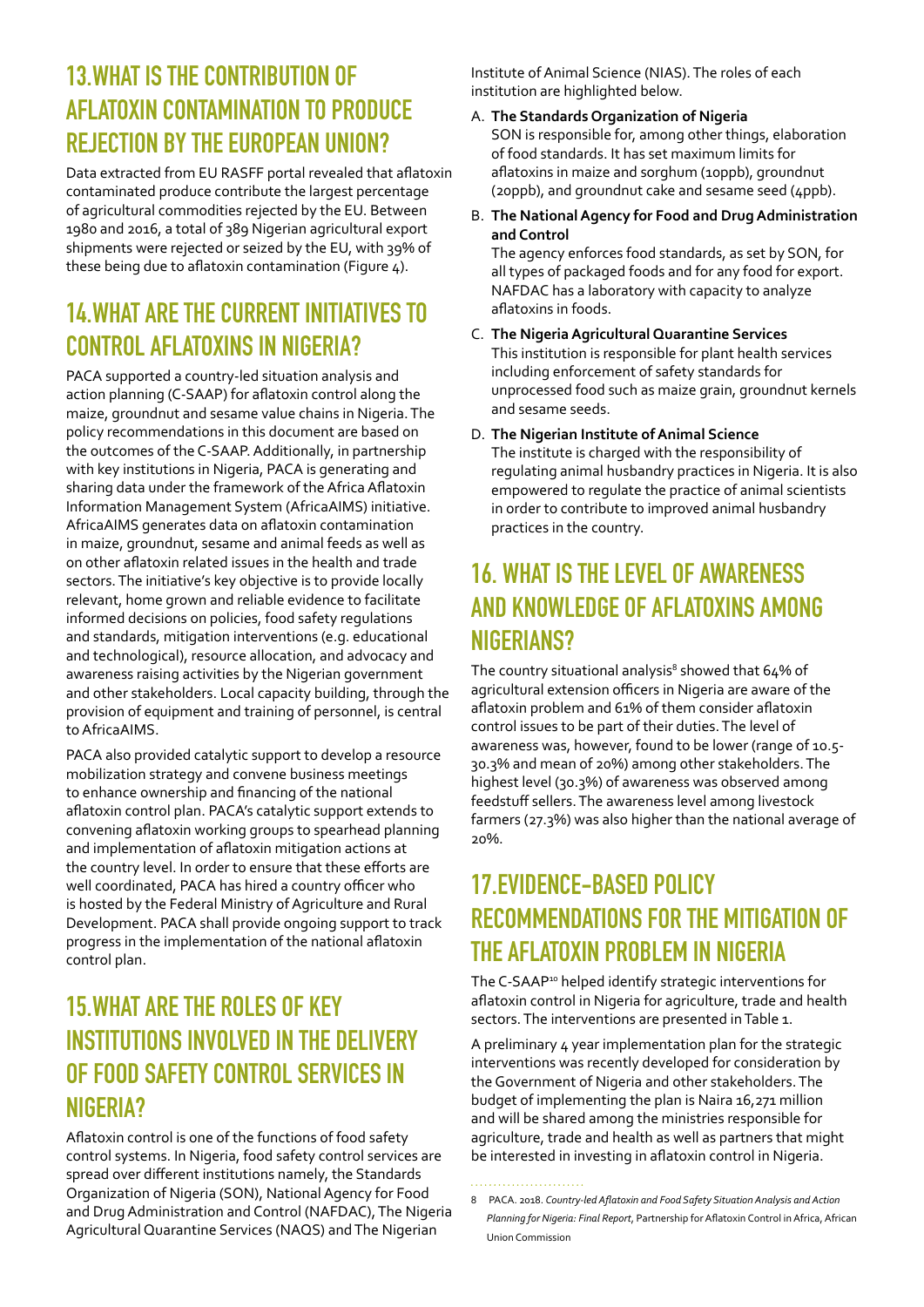#### **TABLE 1: STRATEGIC INTERVENTIONS FOR MITIGATION OF THE AFLATOXIN PROBLEM IN NIGERIA**<sup>8</sup>

#### **Strategic interventions for Agriculture Sector**

- 1. Gather, share, and scale lessons learned from successful efforts such as the biocontrol program being spearhead by the International Institute of Tropical Agriculture.
- 2. Develop or update National codes of practice and guidelines on good agricultural practices (GAP) and good animal husbandry practices (GHP) for the prevention and reduction of aflatoxin contamination in priority crops
- 3. Educate value chain actors (e.g., framers and traders) on aflatoxin prevention programs, including biocontrol
- 4. Train value chain actors at community levels on the use of codes of practices, GAP and GAHP for aflatoxin mitigation and control
- 5. Train Agricultural Extension Officers on codes of practice, GAPs and GAHPs
- 6. Promote good drying, storage and transportation practices for crops

#### **Strategic interventions for trade sector**

- 7. Build the capacity of operators to improve post-harvest practices and enforce aflatoxin control in foods and feed destined for the local market
- 8. Develop or update guidelines on Good Manufacturing Practices (GMP) and Hazard Analysis Critical Control Point (HACCP) for susceptible products
- 9. Train commodity control officers on the importance of commodity grading as one of the measures for aflatoxin control
- 10. Facilitate routine inspection of foods and feeds for control of aflatoxin contamination
- 11. Encourage the strict enforcement of standards on export products through advocacy, education, training and enforcement
- 12. Promote use of contaminated foods for non-food purposes, including use as animal feed

#### **Strategic interventions for health sector**

- 13. Establish reference laboratories, including laboratories for biomarkers testing, for mycotoxin testing in six geopolitical zones.
- 14. Train laboratory technicians and food inspectors on aflatoxin sampling and analysis techniques.
- 15. Develop programs to monitor aflatoxin level in humans (using biomarkers)

#### **Strategic interventions for creation of enabling policy environment**

- 16. Establish a mechanism for coordination of food and feed regulatory services
- 17. Revise standards for maximum limits of aflatoxins in groundnut
- 18. Develop regulations to control aflatoxins in animal feeds
- 19. Develop regulations to govern alternative uses for aflatoxin contaminated products

#### **Strategic interventions for cross-cutting issues: Research and Knowledge**

- 20. Develop cost effective alternative uses of aflatoxin contaminated produce
- 21. Develop or validate model facilities for threshing, dying and storage of crops to control aflatoxin contamination
- 22. Validate and promote the use of hermetic storage solutions to eliminate insect infestation of crops thereby reducing the incidence of aflatoxin contamination of crops
- 23. Adopt aflatoxin resistant/tolerant groundnut varieties and further research on other aflatoxin crop varieties
- 24. Generate and use evidence on the impact of aflatoxins through the PACA-led AfricaAIMS initiative
- 25. Produce evidence about the relationship between aflatoxin prevalence, biomarkers, and incidence of primary liver cancer and stunting.
- 26. Develop curricula that include aflatoxin education in Primary, Secondary and Tertiary Education
- 27. Train Primary, Secondary and Tertiary school teachers on aflatoxin risk communication

#### **Strategic interventions for cross-cutting issues: Advocacy, awareness raising**

- 28. Sensitize political leaders on aflatoxins and the need for control measures at all levels, including passage of the Food Safety bill
- 29. Conduct awareness campaigns and training on aflatoxins for farmers, processors, traders and housewives
- 30. Create broad-based awareness among consumers
- 31. Sensitize educational institutions on aflatoxin mitigation
- 32. Conduct awareness campaign on health impacts of aflatoxins on the vulnerable population in hospitals
- 33. Sensitize and facilitate the media on aflatoxin mitigation and risk communication
- 34. Sensitize organized private sector, law enforcement, community and religious leaders on aflatoxins